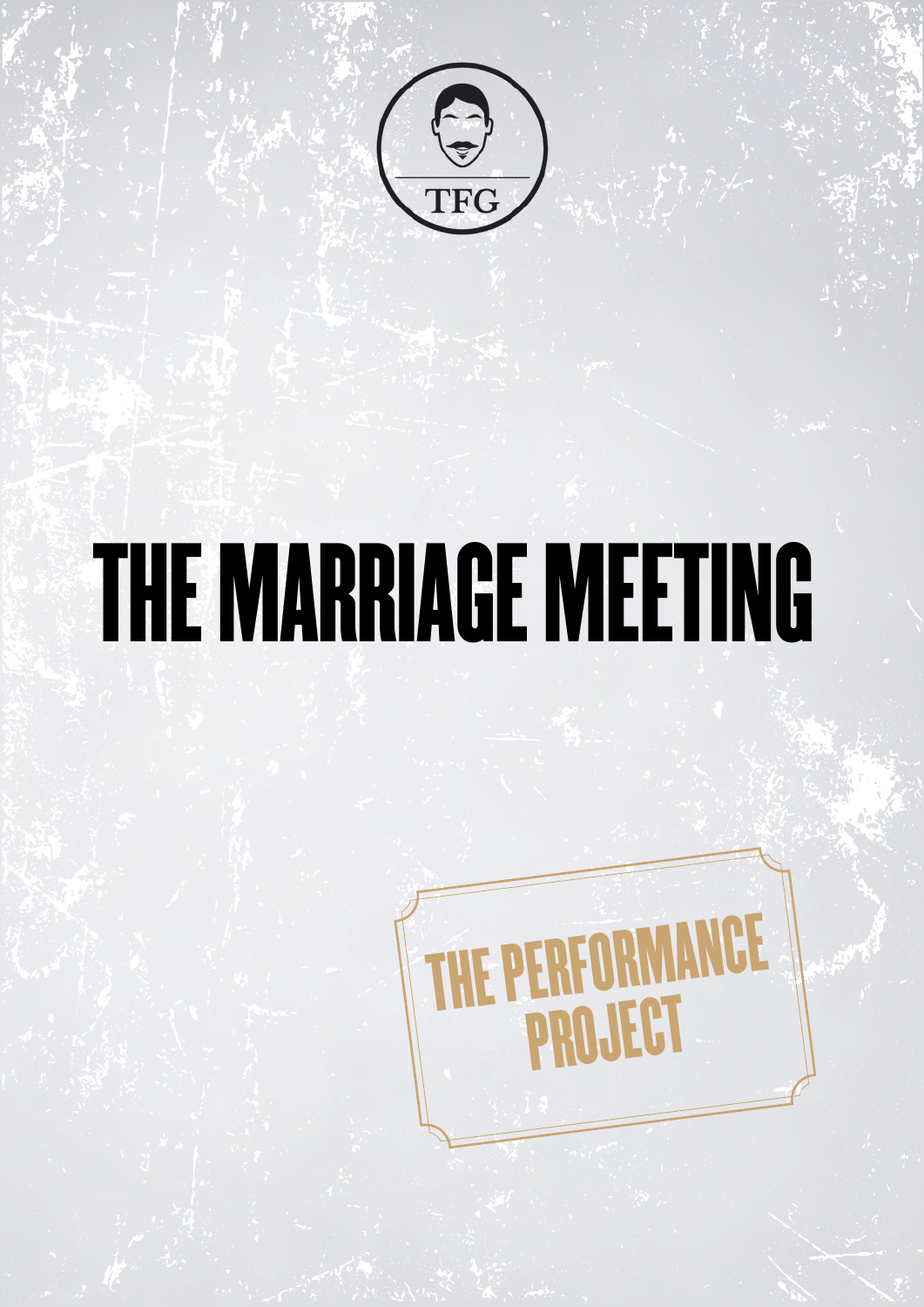# THE MAGGIAGE MEETING

The following are some of the guidelines for implementing and carrying out a marriage meeting:

- Meet weekly. Doing the meeting at the same time each week can help make it a habit, but schedules change, and it's fine to adjust the time as circumstances dictate.
- Meet as just the two of you. This is a private meeting. No kids. If you're already doing a weekly family [meeting](https://www.artofmanliness.com/articles/creating-a-positive-family-culture-how-to-plan-and-lead-a-weekly-family-meeting/), that's great; one does not supplant the other, but rather complements it. Meeting as husband and wife will ensure you're on the same page when holding council with your kids.
- Minimize distractions/interruptions. The best place to do a meeting is a comfortable, quiet spot in your home. Schedule a time when the kids are napping on the weekend, or after they go to bed during the week. Turn off the TV and your phones if you can. If you need your phone for scheduling, exercise selfcontrol in not looking at distracting apps, or let an app [exercise](https://www.artofmanliness.com/articles/break-smartphone-habit/) the [control](https://www.artofmanliness.com/articles/break-smartphone-habit/) for you.
- Sit together I'd advise *against* sitting across a table from each other, as that can feel confrontational, sitting side-by-side instead, though I haven't had a problem with face-of-face marriage meetings (then again I practice every day with our business meetings!). However you position yourselves, I would suggest sitting "close enough to feel like partners handling a project together."

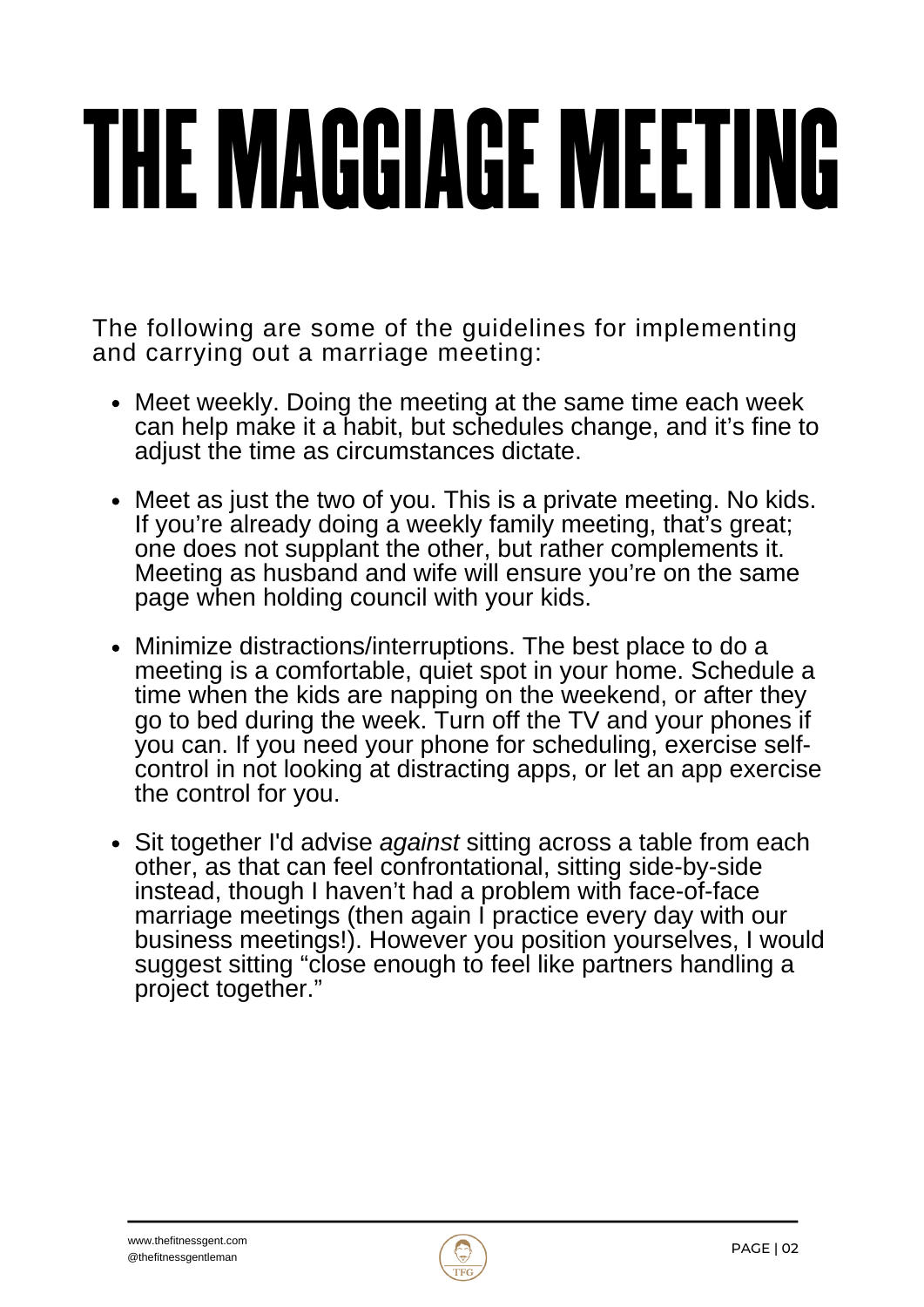- Jot down notes during the week. It's useful to jot down notes in the days leading up to meeting on things you'd like to talk about. But you don't need to have a set agenda at the meeting, unless you're the uber-organized type. It can be free-flowing.
- Bring your organizational devices/notebooks/apps to the meeting. You're going to be scheduling stuff and will want to write down dates and to-dos. So bring your paper or digital planner, or use other apps to keep track of these. I [use](https://www.artofmanliness.com/articles/todoist-productivity-tips/) To do [List](https://www.artofmanliness.com/articles/todoist-productivity-tips/) for both our business and personal to-dos, as well as Google calendar.
- Keep the meeting to about 30 minutes. A half hour is long enough to cover the 4 stages of the meeting, but short enough to keep it focused and productive. The meeting might be a little longer when you first start out and are getting the hang of it, or when you have more than usual to discuss. But err on the side of shorter over longer, so it doesn't feel like a drag.
- Cultivate a positive atmosphere. Each spouse is responsible for coming to the meeting in a good mood and with an upbeat, patient, positive attitude. Each spouse should try to use a supportive tone throughout the meeting and abstain from any griping or criticism. (Constructively working on issues is okay — but not snark or empty complaining.)

### *"A good goal for each meeting is that it should inspire you to want to meet again a week later.*

• both of you should feel ownership in the meeting. The more verbal partner should allow the less verbal partner to speak first at times, and should actively solicit feedback, instead of dominating the meeting.

While some of these guidelines, like keeping a positive attitude, are essential for the success of your marriage meetings, others can be tweaked and experimented with. See what works for you as a couple.

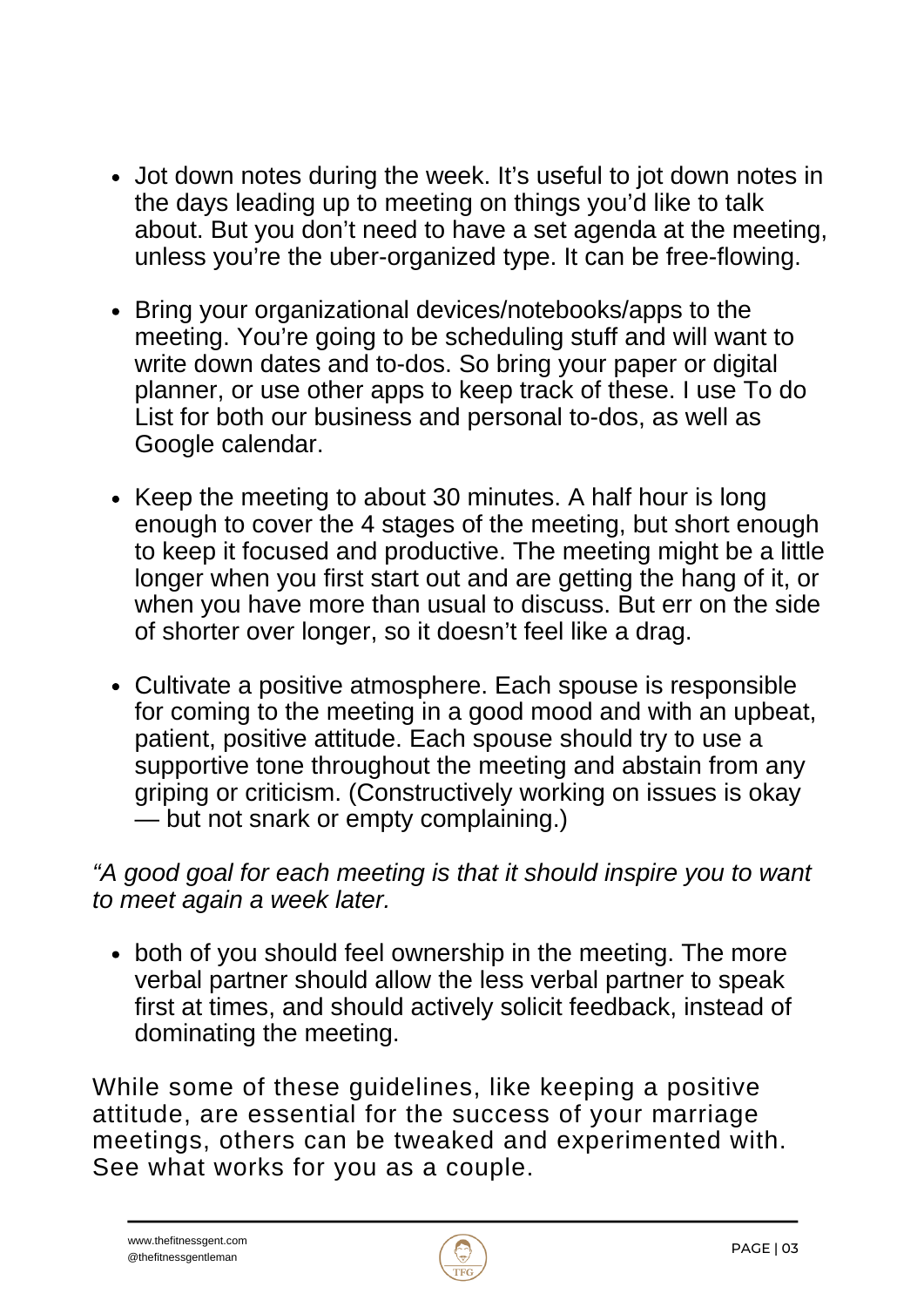### **The 4 Parts of a Marriage Meeting**

Experimentation can continue with exactly how you run your marriage meetings, but I'd recommend keeping to the 4 parts, done in this order; it has been structured in a deliberate way.

### **Appreciation**

Appreciation kicks off each marriage meeting, and it consists of a simple, and yet surprisingly encouraging exchange of gratitude. Each person says "everything you can think of that you specifically liked or admired about your partner during the past week."

### **Chores (Including To-Dos/Finances)**

Chores are 'the business part of the meeting'. Each of you says what you think needs to be done. You agree on priorities, timelines, and who will do each task. Teamwork is promoted and jobs get handled.

You don't have to talk about chores for which you've already established a routine and division of duties that's working well. Instead, discuss chores that aren't getting done, and are occasional rather than re-occurring.

Negotiate and brainstorm ways to get neglected chores done more effectively and consistently. One spouse can volunteer to take on a task, or you can decide to take turns, or delegate it to one of the children in the family [or](https://www.artofmanliness.com/articles/the-pros-and-cons-of-outsourcing-your-life/) to [outside](https://www.artofmanliness.com/articles/the-pros-and-cons-of-outsourcing-your-life/) help (like hiring a housekeeper).